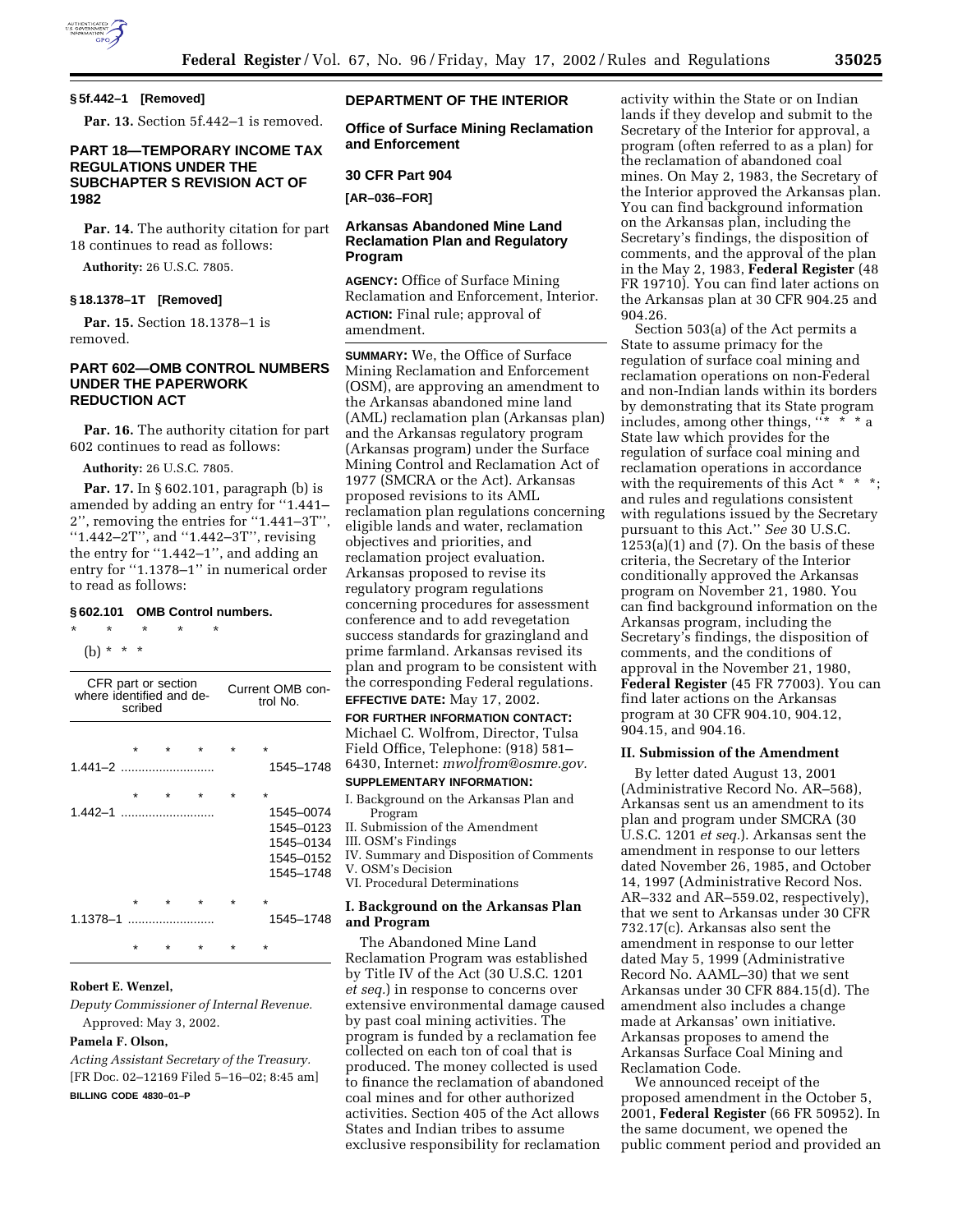opportunity for a public hearing or meeting on the amendments adequacy. We did not hold a public hearing or meeting because no one requested one. The public comment period ended on November 5, 2001. We received comments from two Federal agencies.

During our review of the amendment, we identified concerns about the Phase III revegetation success standards for grazingland and the Phase II and Phase III revegetation success standards for prime farmland. We notified Arkansas of these concerns by letter dated December 10, 2001 (Administrative Record No. AR–586.05).

By letter dated February 25, 2002 (Administrative Record No. AR–586.07), Arkansas sent us additional explanatory information and revisions to its proposed program amendment. Because the additional information and revisions merely clarified certain provisions of Arkansas' amendment, we did not reopen the public comment period.

#### **III. OSM's Findings**

Following are the findings we made concerning the amendment under SMCRA and the Federal regulations at 30 CFR 732.15, 732.17, 884.14, and 884.15. We are approving the amendment.

# *A. Revisions to Arkansas' AML Reclamation Plan*

1. Section 874.12, Eligible Lands and **Water** 

Arkansas revised paragraph (b)(4) by replacing the reference to ''30 CFR  $872.11(b)(2)$  and  $(3)$ " with a reference to ''Section 402(g)(1) and (5) of Public Law 95–97.''

The reference change in section 874.12 merely corrects an incorrect citation reference and does not change the meaning of this previously approved section. Therefore, we find that the revision does not alter the substance of the Arkansas plan.

# 2. Section 874.13, Reclamation Objectives and Priorities

Arkansas deleted paragraph (d) of this section regarding research and demonstration projects relating to the development of surface coal mining reclamation and water quality control program methods and techniques. By deleting this paragraph, the above projects will no longer have priority as AML reclamation projects.

Section 874.13 of Arkansas' regulations provides the specific criteria for ranking and identifying AML reclamation projects. The provisions of 30 CFR 884.13(c)(2) of the Federal regulations requires the specific criteria

used by a State to be consistent with section 403 of the Act. The Energy Policy Act of 1992 removed the funding of coal research and demonstration projects from section 403 of the Act. Therefore, we find that, with the deletion of paragraph (d), section 874.13 of Arkansas' regulations is consistent with the requirements of 30 CFR 884.13(c)(2).

3. Section 874.14, Reclamation Project Evaluation

Arkansas revised paragraph (a)(2) of this section by deleting the last sentence concerning research and demonstration projects.

Section 874.14 of Arkansas' regulations provides the factors for evaluating proposed reclamation projects and completed reclamation work. The last sentence of paragraph (a)(2) concerned the evaluation of research and demonstration projects. As stated above, the Energy Policy Act of 1992 removed the funding of coal research and demonstration projects from section 403 of the Act. Further, Arkansas has removed coal research and demonstration projects from its specific criteria for ranking and identifying AML reclamation projects. Therefore, we find that the deletion of the last sentence in section 874.14(a)(2) is consistent with the requirements of 30 CFR 884.13.

### *B. Revisions to Arkansas' Regulatory Program*

1. Section 845.18, Procedures for Assessment Conference

In paragraph (a) of this section, Arkansas removed the department's old name of ''Arkansas Department of Pollution Control and Ecology'' and replaced it with the department's new name of ''Arkansas Department of Environmental Quality.''

We find that the name change in section 845.18 does not change the meaning of this previously approved section, and therefore does not render the provision less effective than the corresponding Federal regulation at 30 CFR 845.18.

2. Revegetation Success Standards for Grazingland and Prime Farmland

The Federal regulations at 30 CFR 816.116(a)(1) require that each regulatory authority select revegetation success standards and statistically valid sampling techniques for measuring revegetation success and include them in its approved regulatory program. Arkansas developed its revegetation success guidelines to satisfy this requirement. The guidelines include revegetation success standards and

statistically valid sampling techniques for measuring revegetation success of reclaimed grazingland in accordance with Arkansas' counterparts to the Federal regulations at 30 CFR 816.116. The guidelines also include revegetation success standards and statistically valid sampling techniques for restoring soil productivity of prime farmland soils in accordance with Arkansas' counterparts to the Federal regulations at 30 CFR 823.15. Arkansas' standards, criteria, and parameters for revegetation success reflect the extent of cover, species composition, and soil stabilization required in the Federal regulations at 30 CFR 816.111. As required by the Federal regulations at 30 CFR 816.116(a)(2) and 823.15, Arkansas' revegetation success standards include criteria representative of unmined lands in the area being reclaimed to evaluate the appropriate vegetation parameters of ground cover, production, or stocking suitable to the approved postmining land uses. Arkansas' guidelines specify the procedures and techniques to be used for sampling, measuring, and analyzing vegetation parameters. Ground cover, production, and stocking suitable to grazinglands are considered equal to the approved success standard when they are not less than 90 percent of the success standard. The average production of crops for prime farmland soils must equal or exceed the average production of the same crops for the same or similar unmined prime farmland soils. Sampling techniques for measuring success use a 90-percent statistical confidence interval for all land uses. We find that use of these procedures and techniques will ensure consistent, objective collection of vegetation data.

For the above reasons, we find that the revegetation success standards and statistically valid sampling techniques for measuring revegetation success contained in Arkansas' revegetation success guidelines satisfy the requirements of 30 CFR 816.116(a)(1) and 823.15.

# **IV. Summary and Disposition of Comments**

#### *Public Comments*

We asked for public comments on the amendment, but did not receive any.

### *Federal Agency Comments*

Under 30 CFR 732.17(h)(11)(i), 884.14(a)(2), and section 503(b) of SMCRA, we requested comments on the amendment from various Federal agencies with an actual or potential interest in the Arkansas program (Administrative Record No. AR–568.01).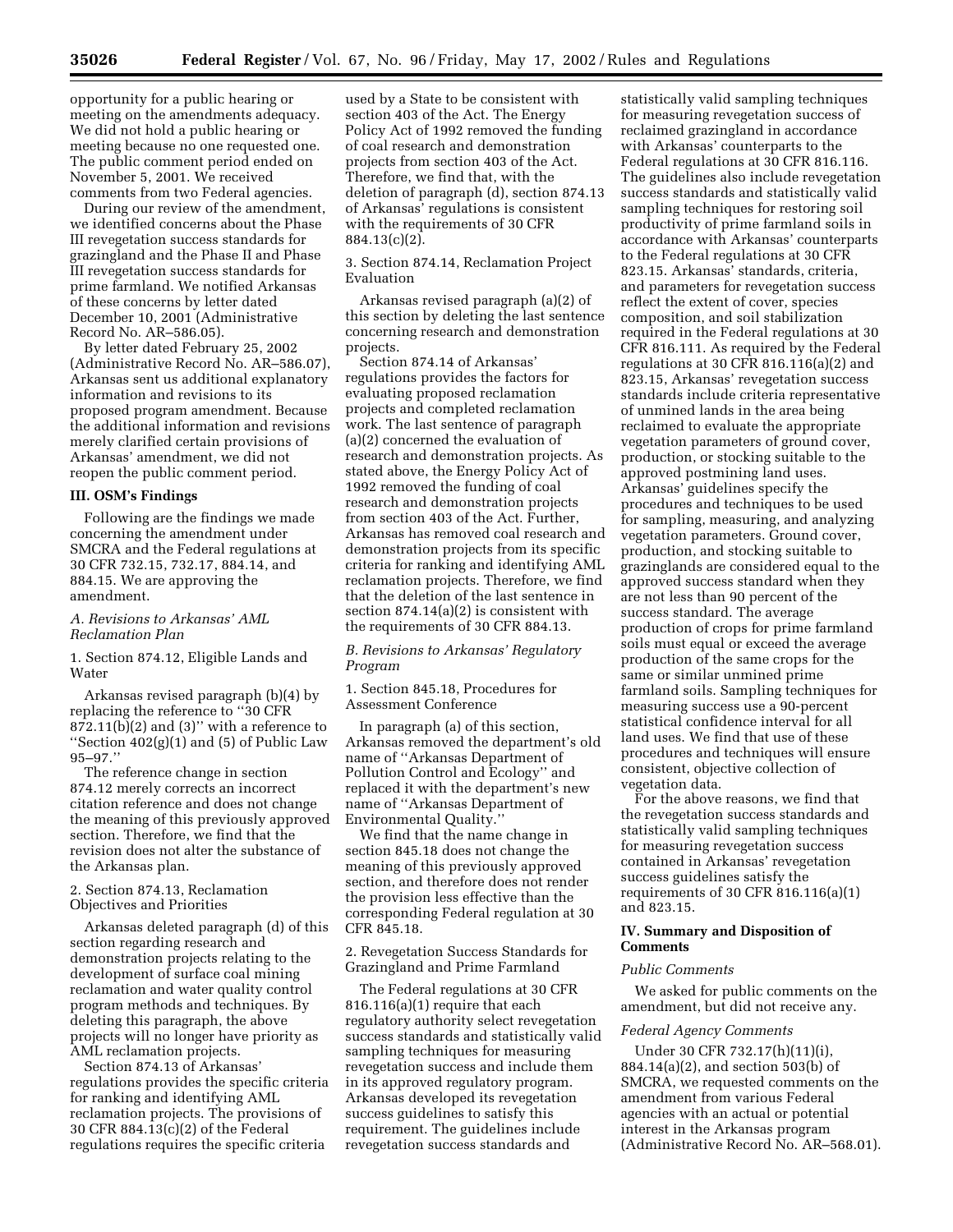The U.S. Fish and Wildlife Service (FWS) responded on October 17, 2001 (Administrative Record No. AR–568.04), that there are numerous endangered and threatened species that occur throughout the state where potential reclamation sites could be located, but it finds that the standards established by Arkansas would not adversely affect any listed species. The FWS further stated that the standards established by Arkansas would probably serve as a benefit to listed species as well as wildlife as a whole. Finally, the FWS provided several specific comments on Arkansas' proposed revegatation success standards for grazingland and prime farmland. These comments are discussed below.

A. Comments Concerning Arkansas' Revegetation Success Standards for Grazingland

1. The FWS stated that at III.C.1 concerning reference area requirements, the guidelines should stipulate that reference plots using crops should not be used for grazingland reclamation sites. Only like plant species should be used as reference plots.

*Response:* The word ''crop'' in this section is a generic term used to refer to the product of a reference area. It does not specifically refer to row crops. In the case of grazinglands, reference areas would consist of similar plant species, and the crop yields of these reference areas must be at a level that is reasonably comparable to the county average for grazinglands on the same or similar soils.

2. The FWS stated that at IV.B concerning sampling techniques, the guidelines should stipulate that the same transects are used each year.

*Response:* We disagree with this comment. Using the same transects each year would negate the ''randomness'' of the selection of transect locations. The ''randomness'' of transect site selection is necessary to ensure that sample sites are impartial and that the results of the sampling represent an average for the reclaimed or reference areas.

3. The FWS stated that at IV.B concerning sampling techniques, the guidelines should clarify what criteria is used to determine whether sampling frames or whole harvesting is chosen to calculate productivity.

*Response:* We disagree with this comment. The operator has discretion to select the method of sampling, subject to regulatory authority approval.

4. The FWS recommended that whole area harvesting should not be conducted during ground bird nesting season.

*Response:* This comment is a matter of wildlife management, and therefore outside the scope of SMCRA and the Federal regulations. However, we have forwarded this comment on to the State for their consideration.

5. The FWS recommended that the operator should record the date on the sampling data sheets. The FWS pointed out that this is important since samples will be weighed both before and after drying, and the time of year that the samples were harvested needs to be taken into consideration. Also, since comparisons of the reference plots with the reclamation plots will be made, these samples should be collected at the same time.

*Response:* We agree that the operator should record the date the sample was taken on the sampling data sheets. We further agree that the operator must collect the samples from the reference area and reclamation plots at the same time. The data forms in Appendices B and C have a place to record the date of sampling. Further, section III.D concerning reference areas provides that reference area crops and crops in the reclaimed prime farmland area must have the same harvest dates. Therefore, we determined that Arkansas did not need to make any changes to these data forms.

However, Appendix D did not have a place to record the date of sampling. By letter dated December 10, 2001 (Administrative Record No. AR–568.05), we notified Arkansas that the data form in Appendix D must provide an area for recording the date of sampling. By letter dated February 25, 2002 (Administrative Record No. AR–568.07), Arkansas revised Appendix D to include a place to record the date of sampling. We find that Arkansas' revision to Appendix D is acceptable and resolves the FWS's concern.

6. The FWS recommended that only native species be replanted on reclamation sites.

*Response:* We disagree with this comment. Section 816.111(a) of the Federal regulations allows a permittee to establish a vegetative cover on regraded areas that is comprised of introduced species where desirable and necessary to achieve the approved postmining land use and approved by the regulatory authority. Thus, introduced species are acceptable when approved by the regulatory authority.

B. Comments Concerning Arkansas' Revegetation Success Standards for Prime Farmland

1. The FWS wondered when the predicted average yield per acre for each county was calculated. The FWS stated that if it was calculated an extended period from the present, the results

might not be comparable to the results of the reference plots due to improved farming practices of today. The FWS stated that the operator should be encouraged to use reference plots if this is the situation.

*Response:* We do not share the FWS's concern that operators will use outdated predicted average yields as standards for success. The regulatory authority has discretion over the selection of the success standard. Section 780.18(b)(5) of Arkansas' regulations requires a permittee to submit a plan for revegetation that includes, among other things, the measures the permittee will use to determine the success of revegetation. Section II.C.5 of Arkansas' revegetation success guidelines for prime farmland states that the Natural Resources Conservation Service will be notified at the time of permit submittal of the area to be mined. If updated soil productivity values are available, they will be used for the standard of success. The regulatory authority has discretion to disapprove the use of predicted average yield if it is so outdated that it would not serve as an adequate measure of soil productivity. Furthermore, even if an operator uses predicted average yields that are outdated, section II.C.5.b provides that the yield data may be adjusted to compensate for differences in specific management practices. Therefore, if the yield data is outdated, they can be adjusted to take into account improved farming practices.

2. The FWS recommended that the operator record the date the sample was taken on the sampling data sheets. The FWS pointed out that this is important since samples will be weighed both before and after drying, and the time of year that the samples were harvested needs to be taken into consideration. Also, since comparisons of the reference plots with the reclamation plots will be made, these samples should be collected at the same time.

*Response:* We agree that the operator should record the date the sample was taken on the sampling data sheets. We further agree that the operator must collect the samples from the reference area and reclamation plots at the same time. The data forms in Appendices B and C have a place to record the date of sampling. Further, section III.D concerning reference areas provides that reference area crops and crops in the reclaimed prime farmland area must have the same harvest dates. Therefore, we determined that Arkansas did not need to make any changes to these data forms.

However, Appendix G did not have a place to record the date of sampling. By letter dated December 10, 2001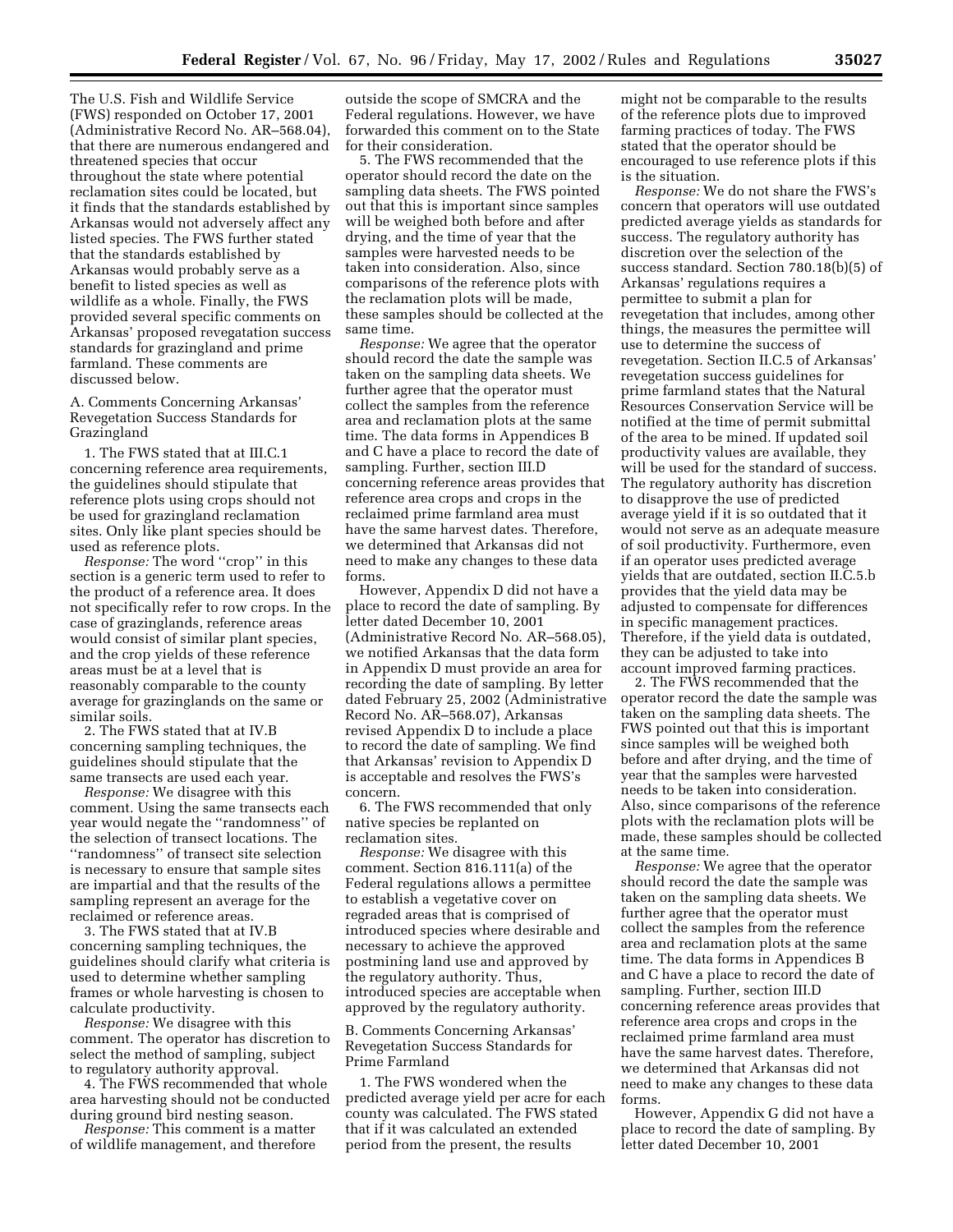(Administrative Record No. AR–568.05), we notified Arkansas that the data form in Appendix G must provide an area for recording the date of sampling. By letter dated February 25, 2002 (Administrative Record No. AR–568.07), Arkansas revised Appendix G to include a place to record the date of sampling. We find that Arkansas' revision to Appendix G is acceptable and resolves the FWS's concern.

# *Environmental Protection Agency (EPA) Concurrence and Comments*

Under 30 CFR 732.17(h)(11)(ii), we are required to get a written concurrence from the EPA for those provisions of the program amendment that relate to air or water quality standards issued under the authority of the Clean Water Act (33 U.S.C. 1251 *et seq.*) or the Clean Air Act (42 U.S.C. 7401 *et seq.*). None of the revisions that Arkansas proposed to make in this amendment pertain to air or water quality standards. Therefore, we did not ask the EPA to concur on the amendment.

Under 30 CFR 732.17(h)(11)(i) and 884.15(a)(2), we requested comments on the amendment from the EPA (Administrative Record No. AR–568.01). The EPA did not respond to our request.

## *State Historical Preservation Officer (SHPO) and the Advisory Council on Historic Preservation (ACHP)*

Under 30 CFR 732.17(h)(4) and 884.14(a)(6), we are required to request comments from the SHPO and ACHP on amendments that may have an effect on historic properties. On September 6, 2001, we requested comments on Arkansas's amendment (Administrative Record No. AR–568.01). The Arkansas Historic Preservation Office responded on September 6, 2001 (Administrative Record No. AR–568.02), that because no known historic properties would be affected, it has no comment on the proposed program amendment.

### **V. OSM's Decision**

Based on the above findings, we approve the amendment as submitted by Arkansas on August 13, 2001, and as revised on February 25, 2002.

We approve the regulations proposed by Arkansas with the provision that they be fully promulgated in identical form to the regulations submitted to and reviewed by OSM and the public.

To implement this decision, we are amending the Federal regulations at 30 CFR part 904, which codify decisions concerning the Arkansas program. We find that good cause exists under 5 U.S.C. 553(d)(3) to make this final rule effective immediately. Section 503(a) of SMCRA requires that the State's

program demonstrate that the State has the capability of carrying out the provisions of the Act and meeting its purposes. Section 405(d) of SMCRA requires that the state have a program that is in compliance with the procedures, guidelines, and requirements established under the Act. Making this rule effective immediately will expedite that process. SMCRA requires consistency of State and Federal standards.

# **VI. Procedural Determinations**

# *Executive Order 12630—Takings*

This rule does not have takings implications. This determination is based on the analysis performed for the counterpart Federal regulation.

# *Executive Order 12866—Regulatory Planning and Review*

This rule is exempted from review by the Office of Management and Budget under Executive Order 12866.

# *Executive Order 12988—Civil Justice Reform*

The Department of the Interior has conducted the reviews required by section 3 of Executive Order 12988 and has determined that this rule meets the applicable standards of subsections (a) and (b) of that section. However, these standards are not applicable to the actual language of State regulatory programs and AML reclamation plans, and program and plan amendments, because each program and plan is drafted and promulgated by a specific State, not by OSM. Under sections 503 and 505 of SMCRA (30 U.S.C. 1253 and 1255) and the Federal regulations at 30 CFR 730.11, 732.15, and 732.17(h)(10), decisions on proposed State regulatory programs and program amendments submitted by the States must be based solely on a determination of whether the submittal is consistent with SMCRA and its implementing Federal regulations and whether the other requirements of 30 CFR parts 730, 731, and 732 have been met. Decisions on proposed AML reclamation plans and revisions submitted by a State or Tribe are based on a determination of whether the submittal meets the requirements of Title IV of SMCRA (30 U.S.C. 1231– 1243) and 30 CFR part 884 of the Federal regulations.

# *Executive Order 13132—Federalism*

This rule does not have Federalism implications. SMCRA delineates the roles of the Federal and State governments with regard to the regulation of surface coal mining and reclamation operations. One of the purposes of SMCRA is to ''establish a nationwide program to protect society and the environment from the adverse effects of surface coal mining operations." Section  $503(a)(1)$  of SMCRA requires that State laws regulating surface coal mining and reclamation operations be ''in accordance with'' the requirements of SMCRA, and section 503(a)(7) requires that State programs contain rules and regulations ''consistent with'' regulations issued by the Secretary pursuant to SMCRA. Section 405(d) of SMCRA requires State abandoned mine reclamation programs to be in compliance with the procedures, guidelines, and requirements of SMCRA.

## *Executive Order 13211—Regulations That Significantly Affect The Supply, Distribution, or Use of Energy*

On May 18, 2001, the President issued Executive Order 13211 which requires agencies to prepare a Statement of Energy Effects for a rule that is (1) considered significant under Executive Order 12866, and (2) likely to have a significant adverse effect on the supply, distribution, or use of energy. Because this rule is exempt from review under Executive Order 12866 and is not expected to have a significant adverse effect on the supply, distribution, or use of energy, a Statement of Energy Effects is not required.

# *National Environmental Policy Act*

This rule does not require an environmental impact statement because section 702(d) of SMCRA (30 U.S.C. 1292(d)) provides that agency decisions on proposed State regulatory program provisions do not constitute major Federal actions within the meaning of section 102(2)(C) of the National Environmental Policy Act (42 U.S.C.  $4332(2)(C)$ . Also, this rule does not require an environmental impact statement since agency decisions on proposed State and Tribal AML reclamation plans and revisions are categorically excluded from compliance with the National Environmental Policy Act (42 U.S.C. 4332) by the Manual of the Department of the Interior (516 DM 6, appendix 8, paragraph 8.4B(29)).

#### *Paperwork Reduction Act*

This rule does not contain information collection requirements that require approval by OMB under the Paperwork Reduction Act (44 U.S.C. 3507 *et seq.*).

#### *Regulatory Flexibility Act*

The Department of the Interior certifies that this rule will not have a significant economic impact on a